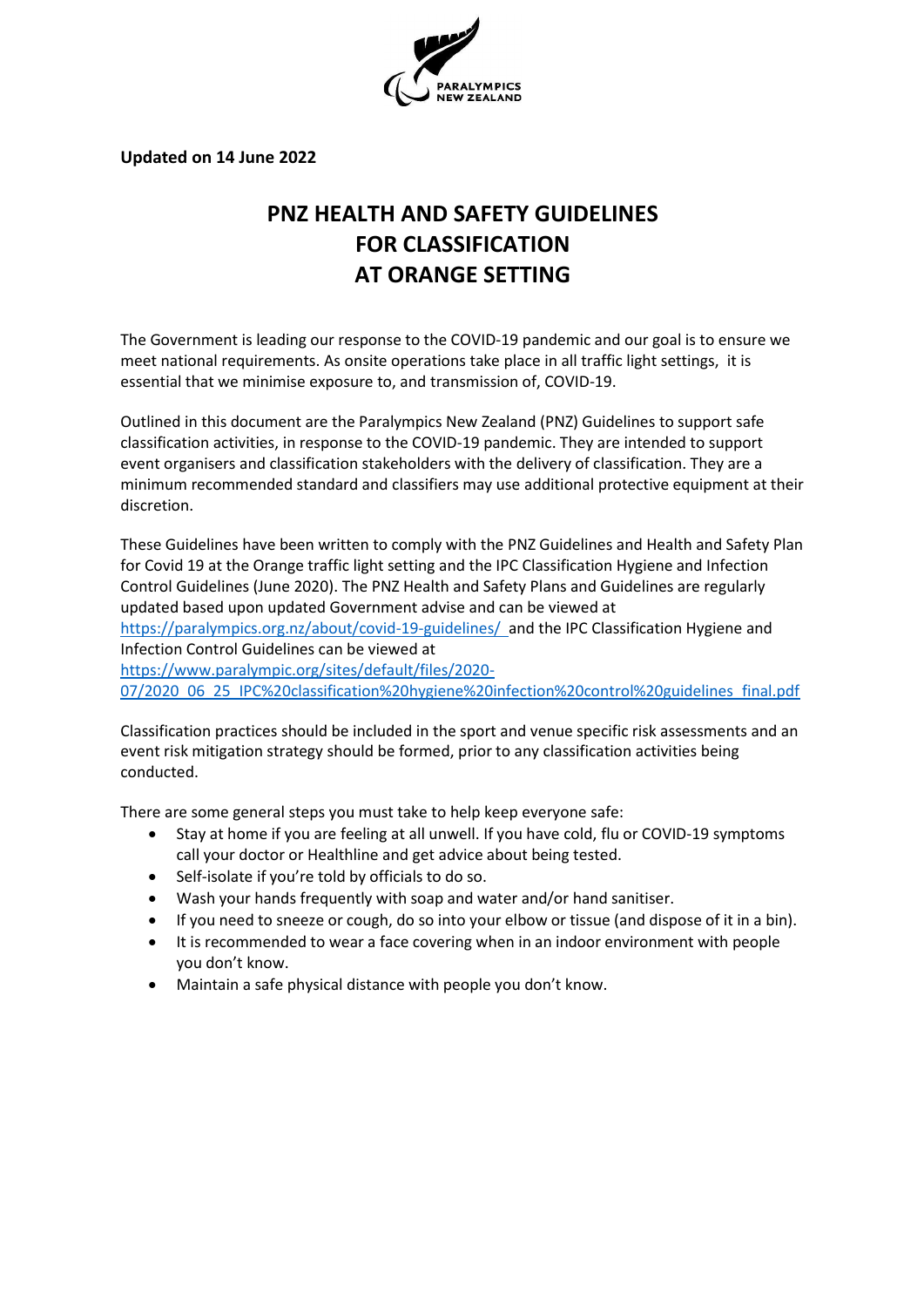

#### **Classification Process Guidelines**

#### **Waiting Area and Administration**

- Postpone assessment for athletes who present with symptoms typical of a Covid-19 Infection. (High temperature, fever or chills, cough, runny nose, sneezing, shortness of breath, sore throat, loss of taste)
- Athletes and their support personnel should arrive at allocated times to the waiting room (do not arrive early) to avoid congestion.
- Provide a well-ventilated waiting area with adequate space to allow enough space (minimum of 1 metre) between athletes and support staff. Keep number of people in the waiting area to a minimum (avoid planning time slots too tightly). Provide directed seating and managed flow.
- Advise athletes to bring their own pen for administrative procedures or have enough pens available to allow for cleaning between handling.
- Athletes who use equipment should clean areas that might be touched during the assessment, before the beginning of the classification assessment, and prior to final hand hygiene. For example, cleaning push rims, wheels, backrest handles, hand breaks, canes, and glasses with a sanitising tissue.
- Any volunteers involved in conducting the administrative procedures should have sufficient space around the check-in desk. I.e., at least 1 metre perimeter maintained around the check-in desk to maintain appropriate distancing.
- Administration assistants should always wear masks.

### **During Classification Assessment**

It is mandatory that athletes, classifiers, and any accompanying persons, to wear masks during the classification process.

- If gloves are to be worn, Classifiers are to wear non-latex gloves due to the risk of allergy. Certain athletes such as athletes with spina bifida, spinal cord injury, or those who have had repeated multiple prior surgeries may be at an increased risk of latex allergy.
- The number of people attending classification should be minimised to one accompanying person only. Observers to classification are not recommended during this period.
- If athletes require assistance to transfer, both athletes and anyone assisting the transfer should wash their hands before and after the transfer, and face masks should be used by all parties.
- Time spent in close proximity to an athlete should be limited and athletes and classifiers should minimise talking when in very close proximity to each other. Classifiers should advise the athlete of this.
- If athletes need to supply equipment for the technical assessment they should avoid using their mouths when applying equipment, and assistance should be offered by others. Nonlatex gloves should be used when assisting.
- Athletes should be advised to cover up open wounds before arrival to the facility. If the classification assessment can take place without engagement with the athlete's open wound, proceed with care, if not, the assessment should be postponed.
- Appointments should be scheduled to allow opportunity for disinfection and aeration of the examination room between each individual athlete evaluation.